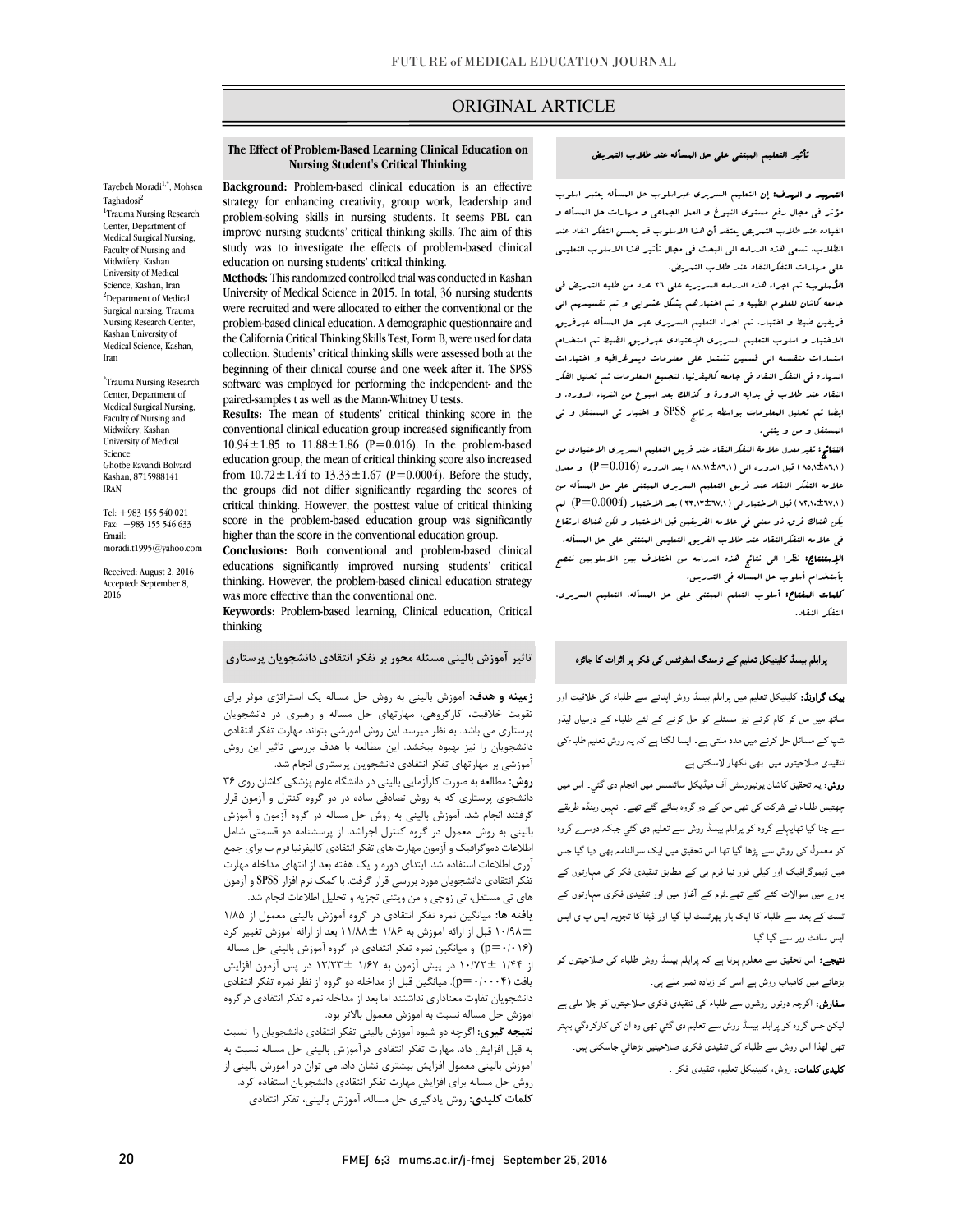### **INTRODUCTION**

Educational systems worldwide are searching for the most effective teaching strategies in order to foster thoughtful critical thinkers (1, 2). Critical thinking (CT) and independent information-seeking skills are the prerequisites to informed decision making (3). CT is a cognitive activity and an organized subjective attempt which employs skills such as data analysis and reasoning for evaluating and understanding phenomena and their interrelationships (4, 5).

CT is essential to sound clinical practice (4, 6). During their daily practice, nurses face different novel and problematic situations. Accordingly, they need to have considerable professional knowledge and skills (such as data collection, data analysis, decision-making, and clinical judgment) in order to develop and employ sound strategies for effectively managing such situations (6–8). CT can facilitate this process and empower nurses to accurately assess patients, identify their needs, and employ the most effective strategies for providing quality care and fulfilling the identified needs (3, 6, 7, 9).

Recently, CT has been incorporated into the educational curriculum of nursing (7, 10, 11). Nonetheless, little attention is being paid to educating this skill to nursing students (12). Previous studies have shown that nursing students have limited CT ability (3, 4, 9, 10). For instance, in studies conducted by Gazer et al. (2010) and Kawashima and Petrini (2001), nursing students achieved low CT scores (3, 10). Eslami and Maarefi (2008) and Taheri et al. (2006) evaluated Iranian nursing students' CT and reported the same finding  $(4, 9)$ .

Nursing instructors usually strive to employ strategies for developing students' CT ability (13). One of the effective strategies for helping them manage novel situations in their daily practice is problem-based learning (13). Problembased learning (PBL) was first introduced and employed by McMaster University, Canada, in 1960. PBL is a studentcentered learning strategy in which students from small groups and work together to identify problems, collect the necessary data about it, and understand and manage their problems (14, 15). Accordingly, PBL necessitates selfdirectedness and collaborative work. In other words, PBL teaches students how to learn (11).

Previous studies have investigated the effects of PBL in theoretical nursing education. The results of a qualitative study conducted by Klunklin et al. (2011) revealed that Thai students perceived PBL as an effective strategy for enhancing their creativity, group work, leadership, CT, and problemsolving skills (14). Students who had participated in a study done by Yuan et al. (208) also noted that PBL improves nursing students' CT skills (16). Other studies also showed that compared with traditional teaching methods, PBL significantly improved nursing students' CT scores (17, 18). However, Worrell and Profetto-McGrath (2007) and Oja (2011) highlighted that inadequate evidence exists regarding the effectiveness of PBL on nursing students' CT skills and hence, further studies are needed for providing decisive evidence (19, 20). On the other hand, Ehrenberg and Haggblom (2007) reported that PBL has not yet been  applied to clinical nursing education (21). This study was undertaken to bridge this gap. The aim of the study was to investigate the effects of problem-based clinical education on nursing students' CT.

# **METHODS**

 This single-blind cluster randomized controlled trial was conducted in 2015 in the Nursing and Midwifery Faculty of Kashan University of Medical Sciences, Kashan, Iran. All 36 Clinical Course in the second semester of the educational year of 2015 were recruited by using the census method. The inclusion criteria were having taken the aforementioned course at the time of the study and having passed the Heart were excluded if they did not attend the clinical course regularly or opted to continue their education at another university. This study was conducted from September 2015 to December 2015. students who had taken the Heart and Lung Medical-Surgical and Lung Care Medical Surgical Theoretical Course. Students

 B), was used for data collection. The CCTS-B specifically evaluates CT ability at post-high school level and contains 34 five-choice questions in five areas including interpretation, analysis, evaluation, inductive reasoning, and deductive respectively. Accordingly, the total score of the scale ranges from 0 to 34 (22, 23). The California Critical Thinking Skills Test, Form B (CCTSreasoning. Right and wrong answers are scored 1 and 0,

 The CCTS Form B was previously translated into Persian anguage by Akhoundzaden et  $a/(2+1)$  and showed<br>appropriate psychometric properties. They also confirmed the instrument's content validity and reliability using Kouder-Richardson coefficient that was 0.62. The test was able to distinguish between CTS in nursing and philosophy students (25). language by Akhoundzadeh et al.(24) And showed

 each group were asked to complete the CCTS-B within 45 minutes. Then, they were subjected to clinical education either by using the conventional or the problem-based in six steps as follows. First, we provided information about PBL method to students. In the second step, students were presented with a problematic situation. Accordingly, they were asked to assess patients, take their relevant nursing diagnoses. In the third step, they were guided and asked to collect necessary data about the identified problems. The fourth step was related to formulating hypotheses on possible nursing measures for tested their hypotheses through implementing the developed nursing measures. In the last step, they evaluated their interventions, made conclusions, and generalized their findings. Clinical education in the method and the seminar discussion methods. The length of intervention for each of the four groups was 27 hours (two 4.5-hour sessions a week for three consecutive weeks). One week after each intervention, students were invited to recomplete the CCTS-B within 40 minutes. At the first session of their clinical course, all students in methods. Problem-based clinical education was provided medical history, identify their problems, and establish resolving patients' problems. In the fifth step, students conventional group was provided by using the case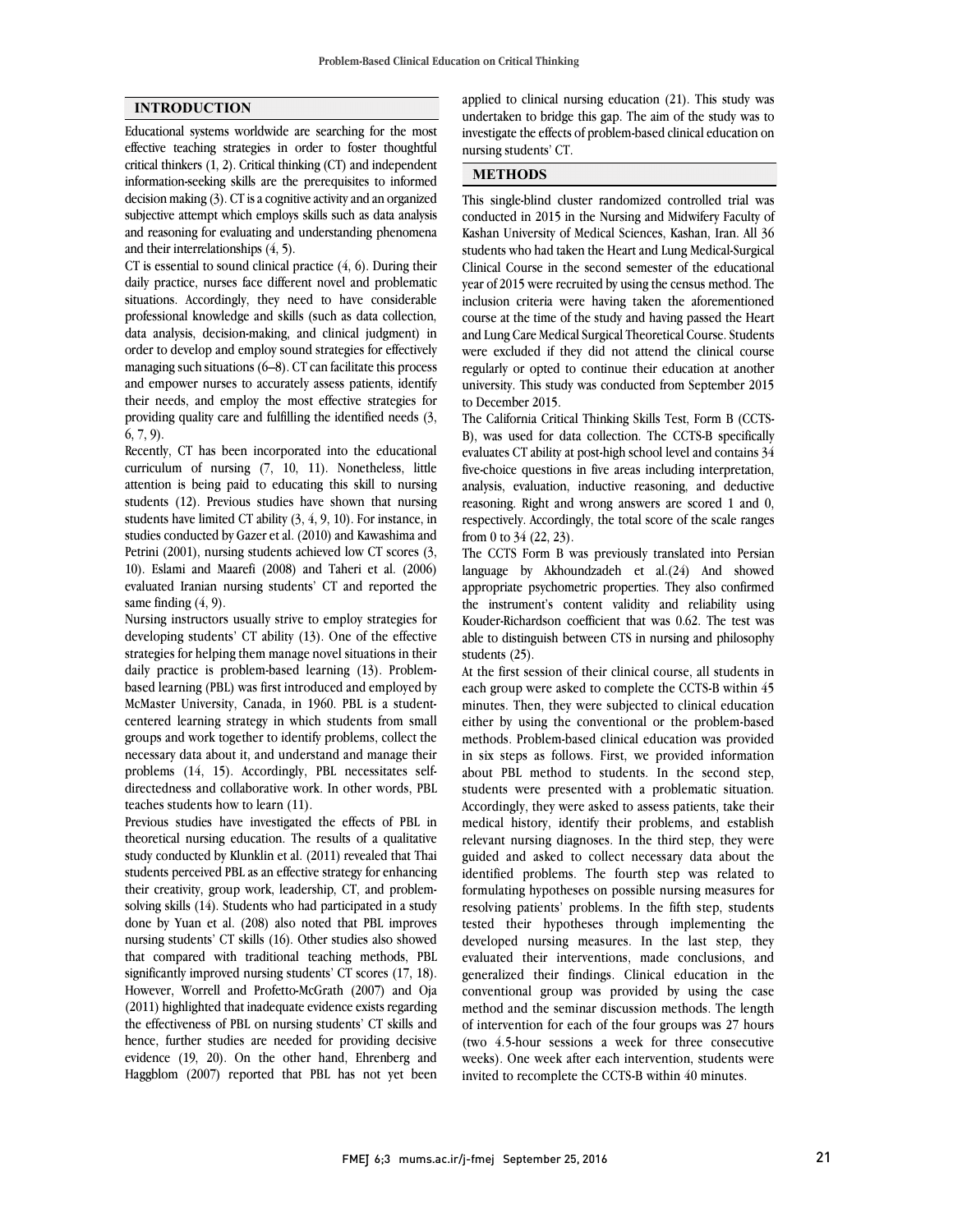### **Ethical considerations**

 Official approvals were obtained from the Institutional Review Board and the Ethics Committee of Kashan 9478). The confidentiality of participants' data was guaranteed and all of them signed the informed consent University of Medical Sciences, Kashan (Grand Number: form of the study.

#### **Data analysis**

j Study data were analyzed by using the SPSS v. 16.0. Primarily,

 the Kolmogrov-Smirnoc test was performed for comparing the distributions of the study variables with the normal distribution. Accordingly, the independent-samples t, the paired-samples t, the Chi-square, and the Mann-Whitney U tests were used for data analysis. A p-value less than 0.05 was assumed as significant.

## **RESULTS**

 Totally, 36 students participated in the study among whom; one student was excluded due to his irregular attendance

 $\overline{a}$  $\overline{a}$ 



| Table 1. The comparison of demographic information between two groups. |        |                                                 |                                                   |                             |  |  |
|------------------------------------------------------------------------|--------|-------------------------------------------------|---------------------------------------------------|-----------------------------|--|--|
| Group                                                                  |        | <b>Problem-based clinical education</b><br>N(%) | <b>Conventional clinical education</b><br>$N(\%)$ | P value                     |  |  |
| Gender                                                                 | male   | 7(38.9)                                         | 5(29.4)                                           | $P = 0.72^{\dagger}$        |  |  |
|                                                                        | Female | 11(61.1)                                        | 12(70.6)                                          |                             |  |  |
|                                                                        |        | Mean $\pm$ SD                                   | $Mean \pm SD$                                     |                             |  |  |
|                                                                        | Age    | $20.94 \pm 0.72$                                | $20.59 \pm 0.61$                                  | $P = 0.18^{\dagger\dagger}$ |  |  |
| Three-year grade point average                                         |        | $16.88 \pm 0.73$                                | $16.96 \pm 0.56$                                  | $P = 0.72$ <sup>††</sup>    |  |  |
| Chi-square<br><sup>††</sup> Mann-Whitnev                               |        |                                                 |                                                   |                             |  |  |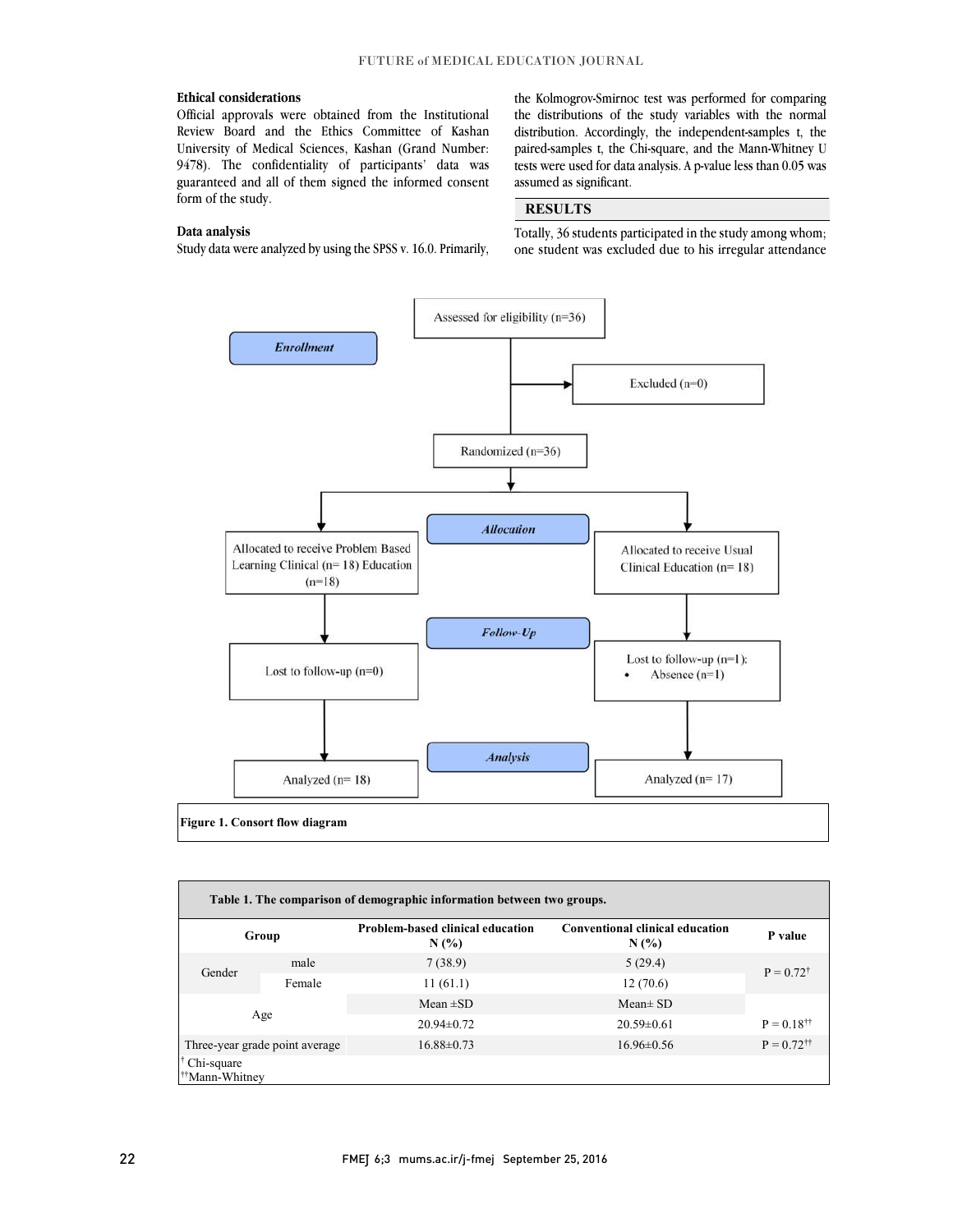| Table 2. The comparison of Critical thinking score before and after the intervention in two groups. |                                         |                                        |                      |  |  |  |
|-----------------------------------------------------------------------------------------------------|-----------------------------------------|----------------------------------------|----------------------|--|--|--|
| Group                                                                                               | <b>Problem-based clinical education</b> | <b>Conventional clinical education</b> |                      |  |  |  |
| Critical thinking score                                                                             | Mean $\pm SD$                           | $Mean \pm SD$                          | P value <sup>†</sup> |  |  |  |
| Before clinical education                                                                           | $10.72 \pm 1.44$                        | $10.94 \pm 1.85$                       | $P = 0.69$           |  |  |  |
| After clinical education                                                                            | $13.33 \pm 1.67$                        | $11.88 \pm 1.86$                       | $P = 0.021$          |  |  |  |
| $P$ value <sup><math>\dagger\dagger</math></sup>                                                    | $P = 0.0004$                            | $P = 0.016$                            |                      |  |  |  |
| $†T-test$<br><sup>††</sup> Paired t-test                                                            |                                         |                                        |                      |  |  |  |

| Table 3. The comparison of the mean of difference between before and after critical thinking score in two groups. |                                                                                     |                                                                                    |                        |  |  |  |
|-------------------------------------------------------------------------------------------------------------------|-------------------------------------------------------------------------------------|------------------------------------------------------------------------------------|------------------------|--|--|--|
| Domains in critical thinking<br>skills                                                                            | difference between before and after<br>score in problem-based clinical<br>education | difference between before and after<br>score in conventional clinical<br>education | $P$ value <sup>†</sup> |  |  |  |
| Evaluation                                                                                                        | $0.16 \pm 0.92$                                                                     | $0.05 \pm 0.82$                                                                    | $P = 0.67$             |  |  |  |
| Analysis                                                                                                          | $0.94 \pm 0.53$                                                                     | $0.11 \pm 0.85$                                                                    | $P = 0.0004$           |  |  |  |
| Interpretation                                                                                                    | $1.05 \pm 0.63$                                                                     | $0.17 \pm 0.95$                                                                    | $P = 0.005$            |  |  |  |
| Deductive reasoning                                                                                               | $1.38 \pm 0.50$                                                                     | $0.94 \pm 0.55$                                                                    | $P = 0.02$             |  |  |  |
| Inductive reasoning                                                                                               | $0.33 \pm 0.68$                                                                     | $0.29 \pm 0.68$                                                                    | $P = 0.85$             |  |  |  |
| <sup>†</sup> Mann-Whitney                                                                                         |                                                                                     |                                                                                    |                        |  |  |  |

l

at the course (Figure 1). The mean of the participants' ages was Whitney U and the Chi-square tests showed that before the study, there were no significant differences between the groups regarding participants' age, gender, and threeyear grade point average (P value  $> 0.05$ ; Table 1).

The independent-samples t test revealed no significant difference between the two groups concerning the pretest values of CCTS-B scores (P value 0.69). However, after the intervention, the students in the problem-based education group obtained significantly higher CCTS-B scores than the students in the conventional clinical education group (P value  $= 0.021$ ; Table 2). Moreover, the paired-samples t test demonstrated that the posttest values of CT in both groups were significantly higher than the pretest values. In other words, both conventional and problem-based clinical educations significantly improved students' CT ability. Finally, the Mann-Whitney U test indicated that the withingroup pretest-posttest mean differences of the analysis, inductive reasoning, and inference domains in the problembased education group were significantly higher than those of the conventional clinical education group (P value < 0.05; Table 3).

### **DISCUSSION**

This study was undertaken to investigate the effects of problem-based clinical education on nursing students' CT. Study findings revealed that the pretest-posttest mean difference of CCTS-B score in the problem-based education group was 2.77 times more than the conventional clinical education group (2.61 vs. 0.94, respectively). This difference was statistically significant. In other words, problem-based clinical education was more effective than

 conventional clinical education in improving nursing students' CT ability. Previous studies have not evaluated students' CT. However, several studies have been done to evaluate the effects of problem-based theoretical nursing education on students' CT ability. For instance, a quasi- experimental study conducted by Ozturk et al. (2008) than traditional lecture-based education in enhancing students' CT ability (17). Yuan et al. (2008) also reported that compared with lecture method, problem-based education had stronger effects on students' CT ability (16). patients more carefully and identify their problems and needs more accurately. This technique enables them to critically analyze a given situation and seek all possible solutions to the existing problems. According to Yuan et sharing, small group discussions, hypothesis making, and hypothesis testing are all effective in enhancing students' CT ability (16). the effects of problem-based clinical education on showed that problem-based education was more effective Problem-based clinical education helps students assess al. (2008), PBL techniques such as data collection, data

 education significantly improved students' inference, inductive reasoning, and analysis skills. Yuan et al. (2008) also found that compared with lecture method, problem- based education was more effective in improving students' analysis and deductive reasoning skills (16). Hosseini et al. Study findings also revealed that problem-based clinical (2014) also reported that an active education approach significantly enhanced students' analysis and deductive reasoning skills (26). Students who had participated in a study conducted by Barrow et al. (2002) also referred to problem-based education as an effective means for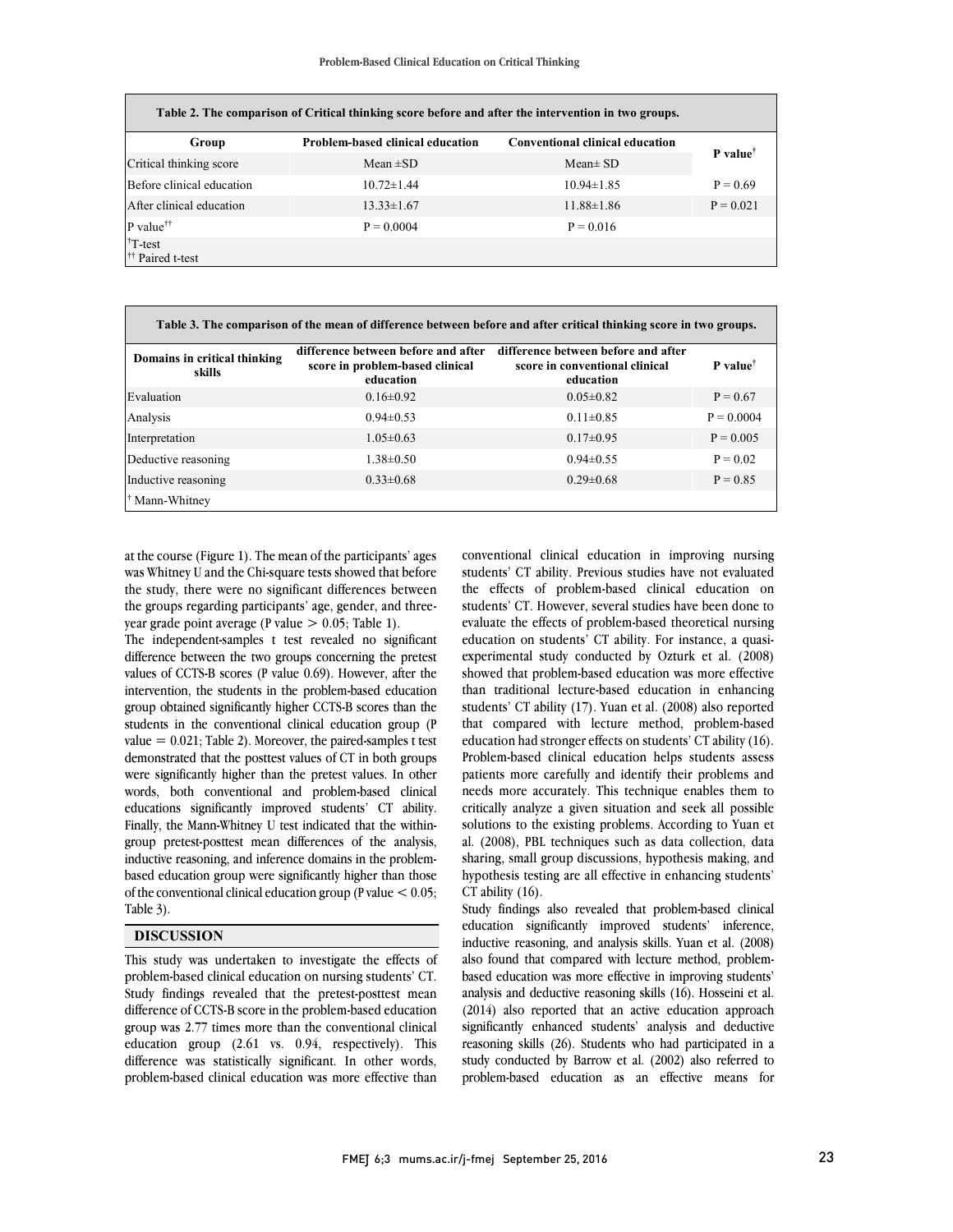improving their exploration, group discussion and work, clinical reasoning, and evaluation skills (27). As a studentcentered teaching approach, problem-based clinical education provides students with a participatory and interactive learning environment and actively involves them in their learning. In this approach, students need to assess a situation and all associating problems and search for the best solutions. Accordingly, PBL encourages them to thoughtfully analyze the situation and make reasonable inferences (16).

The present study investigated the effects of problem-based clinical education on only students' CT ability. However, previous studies reported that beside CT ability, this teaching strategy also improves students' exploration, group discussion and work, clinical reasoning, and self-directed skills, enhances their pleasure in learning, and promotes their in-depth learning (27–29). Panjehpour and Ataei (2012) also found that Iranian students' satisfaction with problem-based education was about 70% (30). Ehrenberg and Haggblom (2007) and Chou and Chin (2009) also reported that students consider problem-based education as a great experience which promotes their freedom in learning and requires them to assume greater responsibility towards their own learning (19, 31). Accordingly, this strategy can be used as an effective teaching strategy for improving students' CT ability, promoting their learning, and enhancing their satisfaction.

Both conventional and problem-based clinical educations significantly improved nursing students' critical thinking. However, the problem-based clinical education strategy was more effective than the conventional one. Given the limited effectiveness of current teaching strategies in improving students' CT, it is recommended to incorporate problem-based education into nursing clinical education. The study limitation was its relatively small sample size. Accordingly, conducting large-scale studies for investigating the effects of problem-based clinical education on students' CT ability, learning, and satisfaction with learning is recommended.

## **ACKNOWLEDGMENTS**

Authors would like to acknowledge all those who cooperated with us in this research project.

**Research committee approval and financial support:** The approval code of the research is 9478 confirmed by Research Department of Kashan University of Medical Sciences.

**Conflict of interest:** The authors declare no conflict of interest.

# **REFERENCES**

1. Mangena A, Chabeli MM. Strategies to overcome obstacles in the facilitation of critical thinking in nursing education. Nurs Educ Today 2005; 25: 291-8.

2. Maghsoudi M, Etemadifar SH, Haghani F. Improving critical thinking of students: A great challenge in clinical nursing education. Iran J Med Educ 2011; 10(5): 1110-20.

3. Gezer N, Kantek F, Öztürk N. Profile and critical thinking levels of nursing students in a health School. Procedia Soc Behav Sci 2010; 9: 2057-61.

4. Taheri N, Hojati H, Cheraghian B, Esmaieli T. Critical thinking in nursing students of Abadan Nursing Faculty. Dena Journal 2008; 3(3): 1-7. [In Persian].

5. Angeli C, Valanides N. Instructional effects on critical thinking: Performance on ill-defined issues. Learn Instruct 2009; 19: 322-34.

6. Jones J, Morris L. Evaluation of critical thinking skills in an associate degree nursing program. Teach Learn Nurs 2007; 2: 109-15.

7. Allen G, Rubenfeld MG, Scheffer B. Reliability of assessment of critical thinking. J Prof Nurs 2004; 20(1): 15-22.

8. Eslami Akbar R, Maarefi F. A comparison of the critical thinking in the first and last term baccalaureate students of nursing and clinical nurses of Jahrom University of Medical Sciences in 1386. Journal of Jahrom University of Medical Sciences 2008: 8(1): 37-44. [In Persian].

9. Shin S, Ha J, Shine K, Davis M. Critical thinking ability of associate, baccalaureate and RN-BSN senior students in Korea. Nurs Outlook 2006; 54: 328-33.

10. Kawashima A, Petrini MA. Study of critical thinking skills in nursing students and nurses in Japan. Nurs Educ Today 2004; 24: 286-92.

11. Chen J. Problem-based learning: Developing resilience in nursing students Kaohsiung Journal of Medical Sciences 2011; 27: 230-3.

12. Spencer C. Critical thinking in nursing: Teaching to diverse groups. Teach Learn Nurs 2008; 3: 87-9.

13. Edwards SH. Critical thinking: A twophase framework. Nurs Educ Pract 2007; 7: 303-14.

14. Klunklin A, Subpaiboongid P, Keitlertnapha P. Viseskul N, Turale S. Thai nursing students' adaption to problembased learning: A qualitative study. Nurs Educ Pract 2011; 11: 370-4.

15. Baker CM, Pesut DG, McDaniel AM, Fisher ML. Evaluating the impact of problem –based learning on learning styles of master's students in nursing administration. J Prof Nurs 2007; 23(4): 214-19.

16. Yuan H, Kunaviktikul W, Klunklin A. Williams B. Improvement of nursing students' critical thinking skills through problem-based learning in the people's Republic of China: A quasi-experimental study. Nurs Health Sci 2008; 10: 70-6.

17. Ozturk C, Karayagiz Muslu G, Dicle A. A comparison of problem-based and traditional education on nursing students' critical thinking dispositions. Nurs Educ Today 2008; 28: 627–32.

18. Tseng HC, Chou FH, Wang HH, Ko HH, Jian SY, Weng WC. The effectiveness of problem-based learning and concept mapping among Taiwanese registered nursing students. Nurs Educ Today 2011; 31: 41-6.

19. Ehrenberg CA, Haggblom M. Problem-based learning in clinical nursing education: Integrating theory and practice. 2007. Nurse Education in Practice 2007; 7:67-74

20. Worrell JA, Profetto-McGrath J. Critical thinking as an outcome of context-based learning among post RN students: A literature review. Nurs Educ Today 2007; 27:420-6.

21. Oja KJ. Using problem-based learning in the clinical setting to improve nursing students' critical thinking: an evidence review. 2011; 50(3): 145-51.

22. Yang YC, Newby TJ, Bill RL. Using socratic questioning to promote critical thinking skills through asynchronous discussion forums in distance learning environments. American Journal of Distance Education 2005; 19(3): 163-81.

23. Wheeler L, Collins S. The influence of concept mapping on critical thinking in